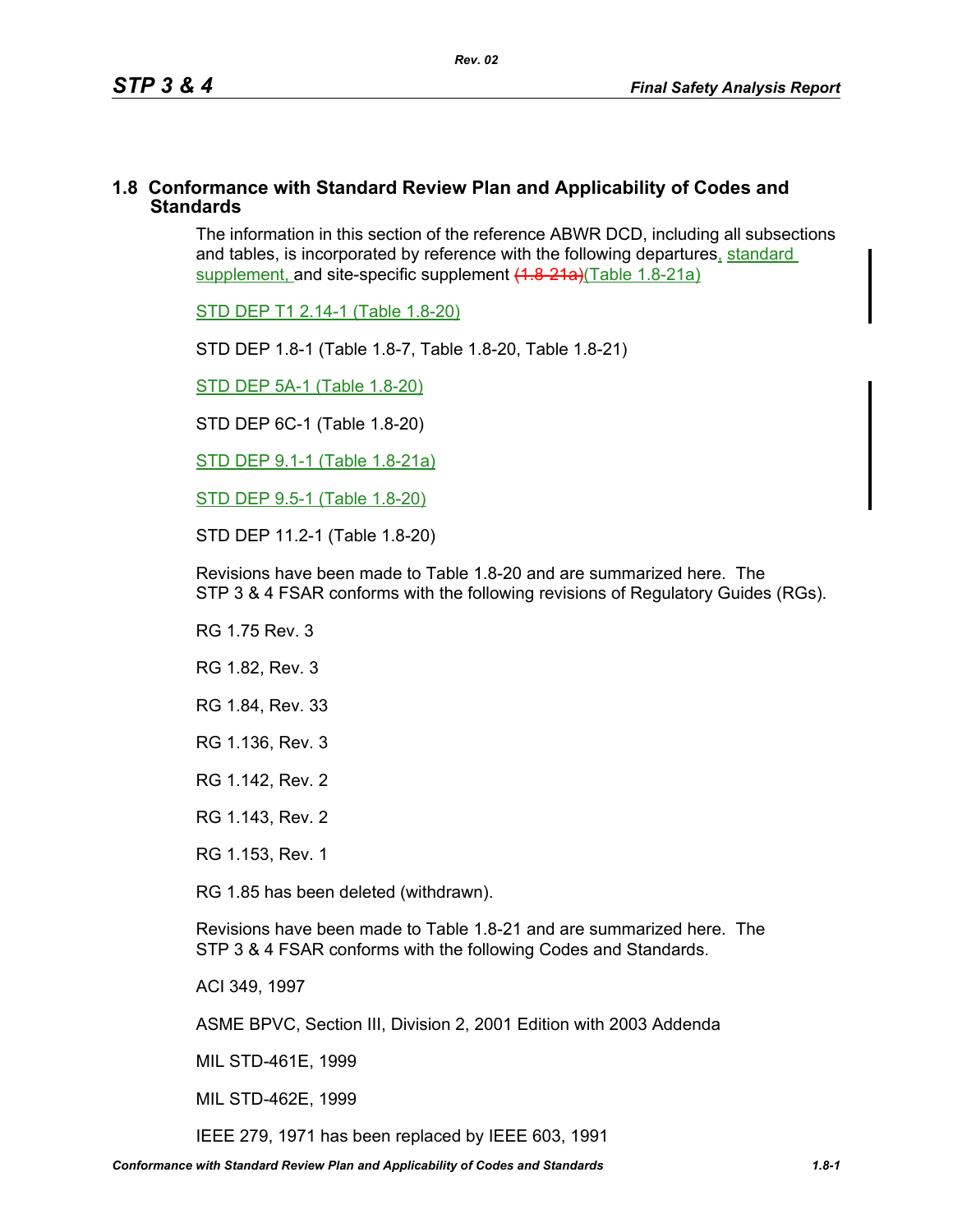IEEE 384, 1992

IEEE 603, 1991

MIL STD-1478, 1991 has been cancelled by the Dept. of Defense, and has been deleted.

International Building Code, 2006

Additionally, the following standard supplemental information corrects an omission from DCD Table 1.8-21.

IEEE 665, 1995

| <b>SRP Section</b> | ∣Specific SRP<br>Acceptance Criteria | Summary Description<br>of Difference | <b>Subsection Where</b><br><b>Discussed</b>   |
|--------------------|--------------------------------------|--------------------------------------|-----------------------------------------------|
| 7.1                | Table 7.1:1a<br>IEEE 279, 4.19       | RHR Annunciation at-<br>loop level.  | 73939/11<br><del>1.0.2.0.2 (1)</del><br>22121 |
|                    |                                      |                                      | 7. <del>.</del>                               |

#### **Table 1.8-7 Summary of Differences from SRP Section 7**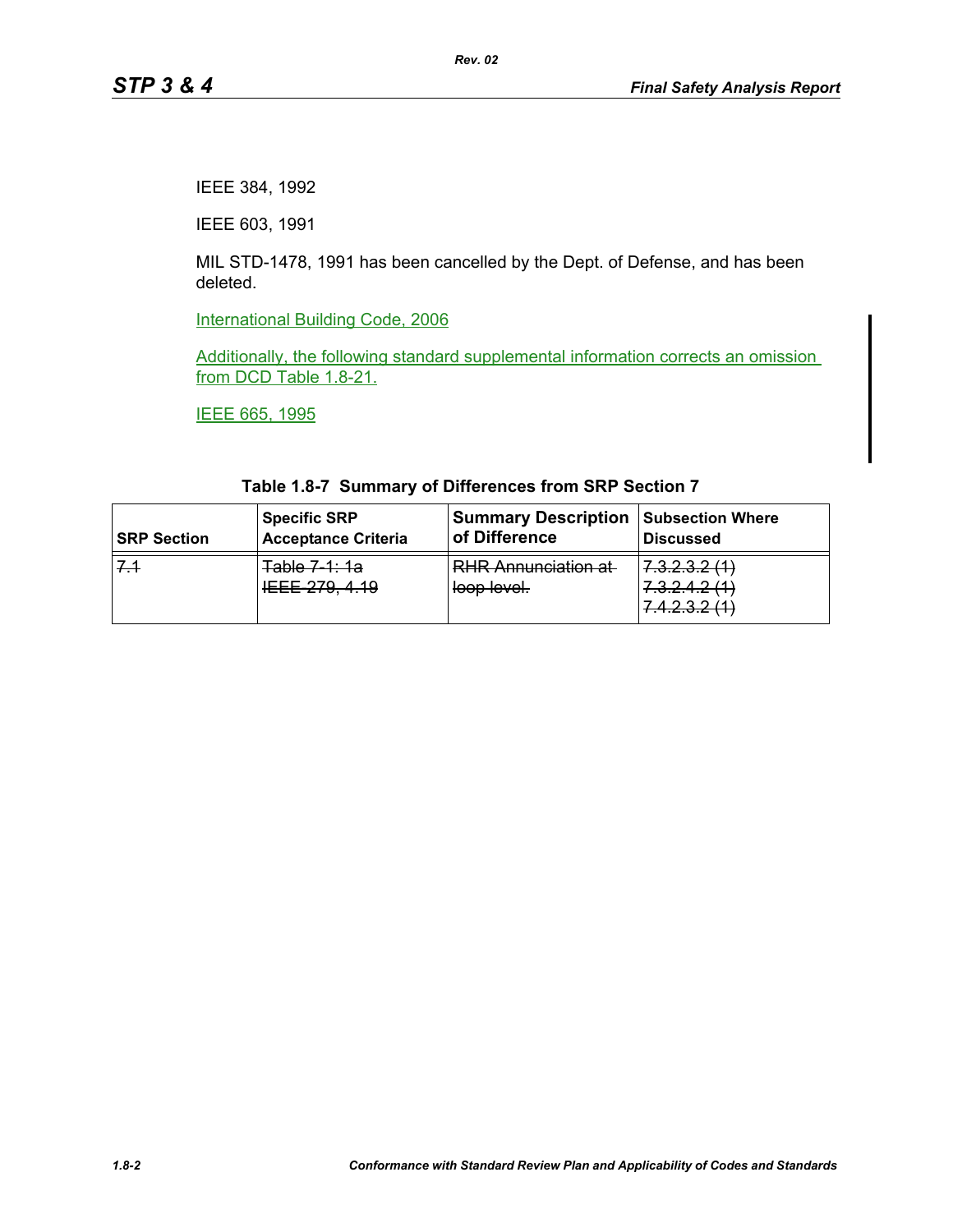<span id="page-2-0"></span>

| RG No.  | <b>Regulatory Guide Title</b>                                                                                                                                                           | Appl.<br>Rev.                             | <b>Issued</b><br><b>Date</b>  | <b>ABWR</b><br>Applicable? | <b>Comments</b>               |
|---------|-----------------------------------------------------------------------------------------------------------------------------------------------------------------------------------------|-------------------------------------------|-------------------------------|----------------------------|-------------------------------|
| 1.7     | <b>Control of Combustible Gas Concentrations in</b><br><b>Containment Following a Loss-of-Coolant</b><br><b>Accident</b>                                                                | 23                                        | 11/78<br>3/07                 | Yes                        |                               |
| [1.75]  | Physical Independence of Electric Systems                                                                                                                                               | $\overline{2}$<br>3                       | 9/78<br>2/05                  | Yes $I^{(4)}$              |                               |
| 1.82    | Water Sources for Long-Term Recirculation<br>Cooling Following Loss-of-Coolant Accident                                                                                                 | $\overline{1}$<br>3                       | 11/85<br>11/03                | Yes                        |                               |
| [1.84]  | Design and Fabrication Code Case<br>Acceptability, ASME Section III, Division 1                                                                                                         | 27<br>33                                  | 11/90<br>8/05                 | Yes $I(1)$                 |                               |
| 4.85    | Materials Code Case Acceptability, ASME-<br>Section III, Division 1                                                                                                                     | 27                                        | 44/90                         | Yes                        |                               |
| 1.108   | <b>Periodic Testing of Diesel Generator Units</b><br>Used as Onsite Electric Power Systems at<br><b>Nuclear Power Plants</b>                                                            | $\overline{1}$                            | 8/77<br>superse<br><u>ded</u> | <b>Yes</b>                 | <b>Replaced by</b><br>RG. 1.9 |
| 1.136   | Materials, Construction, and Testing of<br>Concrete Containments (Articles CC-1000,<br>-2000, and -4000 through -6000 of the "Code<br>for Concrete Reactor Vessels and<br>Containment") | 2<br>3                                    | 7/81<br>3/07                  | Yes                        |                               |
| 1.142   | Safety-Related Concrete Structures for Nuclear<br>Power Plants (Other Than Reactor Vessels and<br>Containments)                                                                         | $\boldsymbol{\mathcal{L}}$<br>$\mathbf 2$ | 11/81<br>11/01                | Yes                        |                               |
| 1.143   | Guidance for Radioactive Waste Management<br>Systems, Structures, and Components Installed<br>in Light-Water-Cooled Nuclear Power Plants                                                | $\overline{1}$<br>$\overline{2}$          | 10/79<br>11/01                | Yes                        |                               |
| 4.150   | Ultrasonic Testing of Reactor Vessel Welds<br><b>During Preservice and Inservice</b><br><b>Examinations</b>                                                                             | $\overline{+}$                            | 2/83                          | yes                        |                               |
| [1.153] | Criteria for Power, Instrumentation, and Control<br><b>Portions of Safety Systems</b>                                                                                                   | $\pmb{\theta}$<br>1                       | 12/85<br>6/96                 | Yes $J(4)$                 |                               |

# **Table 1.8-20 NRC Regulatory Guides Applicable to ABWR**

*Rev. 02*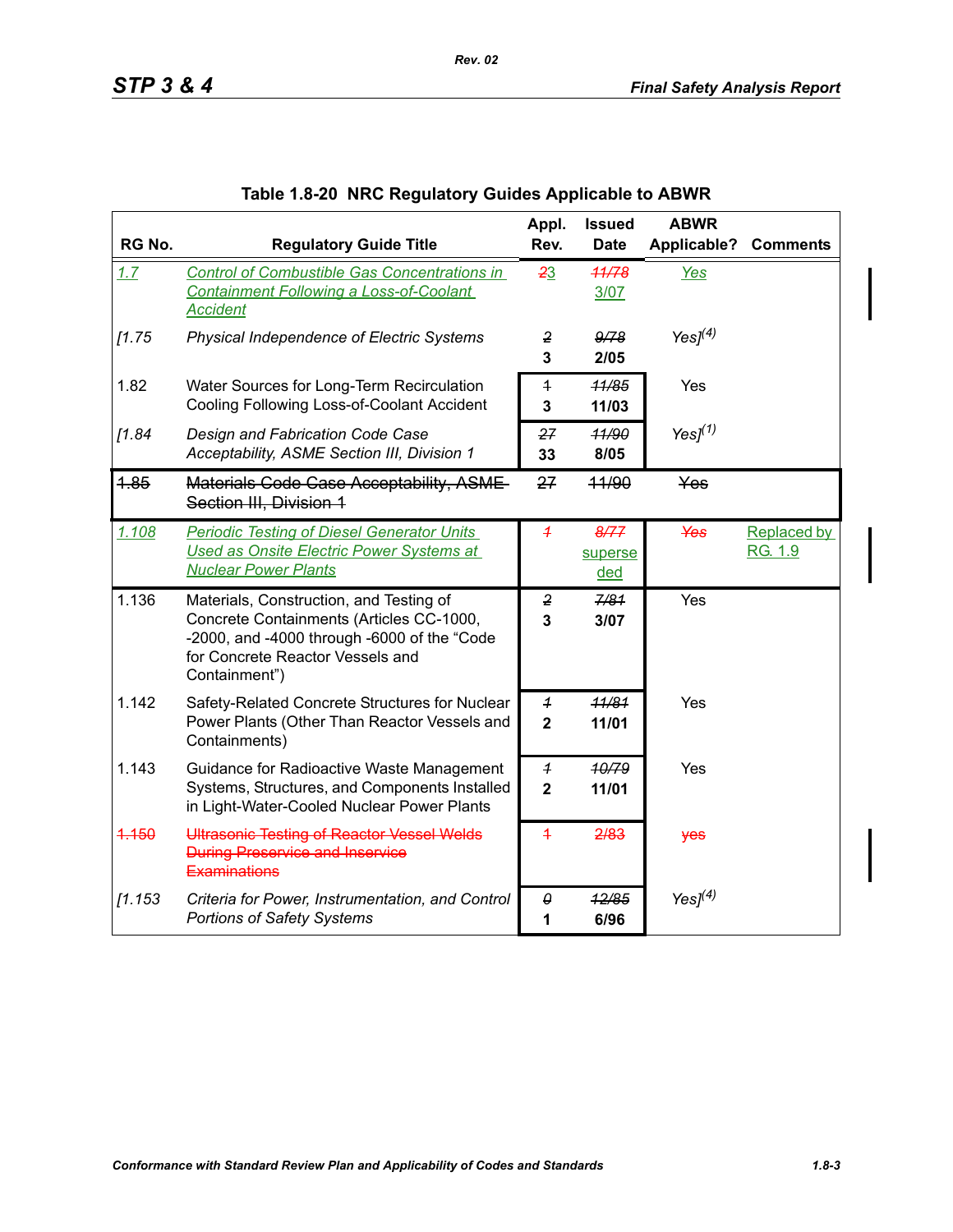$\blacksquare$ 

Π

<span id="page-3-0"></span>

| <b>Code or Standard</b>                                  |                                                        |                                                                                                                                                                               |  |  |
|----------------------------------------------------------|--------------------------------------------------------|-------------------------------------------------------------------------------------------------------------------------------------------------------------------------------|--|--|
| <b>Number</b>                                            | Year                                                   | <b>Title</b>                                                                                                                                                                  |  |  |
| American Concrete Institute (ACI)                        |                                                        |                                                                                                                                                                               |  |  |
| 1349 <sup>(†)</sup>                                      | 1980 1997                                              | Code Requirements for Nuclear Safety-Related Concrete<br>Structures <sup>[1]</sup>                                                                                            |  |  |
|                                                          | <b>American Society of Mechanical Engineers (ASME)</b> |                                                                                                                                                                               |  |  |
| [SEC III                                                 | 1989                                                   | BPVC Section III, Division 1, Rules for Construction of Nuclear<br>Power Plant Components] <sup>(6)(8)</sup>                                                                  |  |  |
| [Sec III                                                 | <b>2001 with</b><br>2003<br>Addenda                    | BPVC Section III, Division 2, Rules for Construction of Nuclear<br>Power Plant Components] <sup>(8)</sup>                                                                     |  |  |
| Institute of Electrical and Electronics Engineers (IEEE) |                                                        |                                                                                                                                                                               |  |  |
| F279                                                     | 4974                                                   | Criteria for Protection Systems for NPGSJ(3)(4)                                                                                                                               |  |  |
| $[384^{(1)}]$                                            | 1981 1992                                              | Criteria for Independence of Class 1E Equipment and Circuits] <sup>(3)</sup>                                                                                                  |  |  |
| (603 <sup>(†)</sup> )                                    | <b>1980 1991</b>                                       | IEEE Standard Criteria for Safety Systems for Nuclear Power<br>Generating Stations, including the corrective sheet dated<br><u>January 30, 1995]<sup>(3)<u>/(4)</u></sup></u> |  |  |
| 665                                                      | 1995                                                   | <b>IEEE Guide for Generating Station Grounding</b>                                                                                                                            |  |  |
| U.S. Military (MIL)                                      |                                                        |                                                                                                                                                                               |  |  |
| <b>STD-461GE</b>                                         | 1987 1999                                              | Electromagnetic Emission and Susceptibility Requirements for the<br>Control of Electromagnetic Interference] <sup>(3)(4)</sup>                                                |  |  |
| <b>/STD-462E</b>                                         | 1967 1999                                              | Measurement of Electromagnetic Interference Characteristics] <sup>(3)(4)</sup>                                                                                                |  |  |
| <b>[STD-1478</b>                                         | <u> 1991</u>                                           | <del>Task Performance Analysis]<sup>(5)</sup></del>                                                                                                                           |  |  |
| <b>Others</b>                                            |                                                        |                                                                                                                                                                               |  |  |
| <b>UBG</b><br>$\overline{IBC}$                           | 4994<br>2006                                           | <b>Uniform Building Code</b><br><b>International Building Code</b>                                                                                                            |  |  |

## **Table 1.8-21 Industrial Codes and Standards(\*) Applicable to ABWR**

*Rev. 02*

Notes:

- *(1)* See Subsection 3.8.3.2 for restriction to use of these.
- *(3)* See Section 7A.1(1).
- *(4)* See Section 7A.1(2).
- *(6)* See Subsection 3.8.1.1.1 for specific restriction of change to this edition.
- *(8)* See Subsection 3.9.1.7 for specific restriction of change to this edition in application to piping design. See Table 3.2-3 for the restricted Subsections of this Code as applied to piping design only.
	- (\*) The listing of a code or standard does not necessarily mean that it is applicable in its entirety.
	- (†) Also an ANSI code (i.e. ANSI/ASME, ANSI/ANS, ANS/IEEE etc.).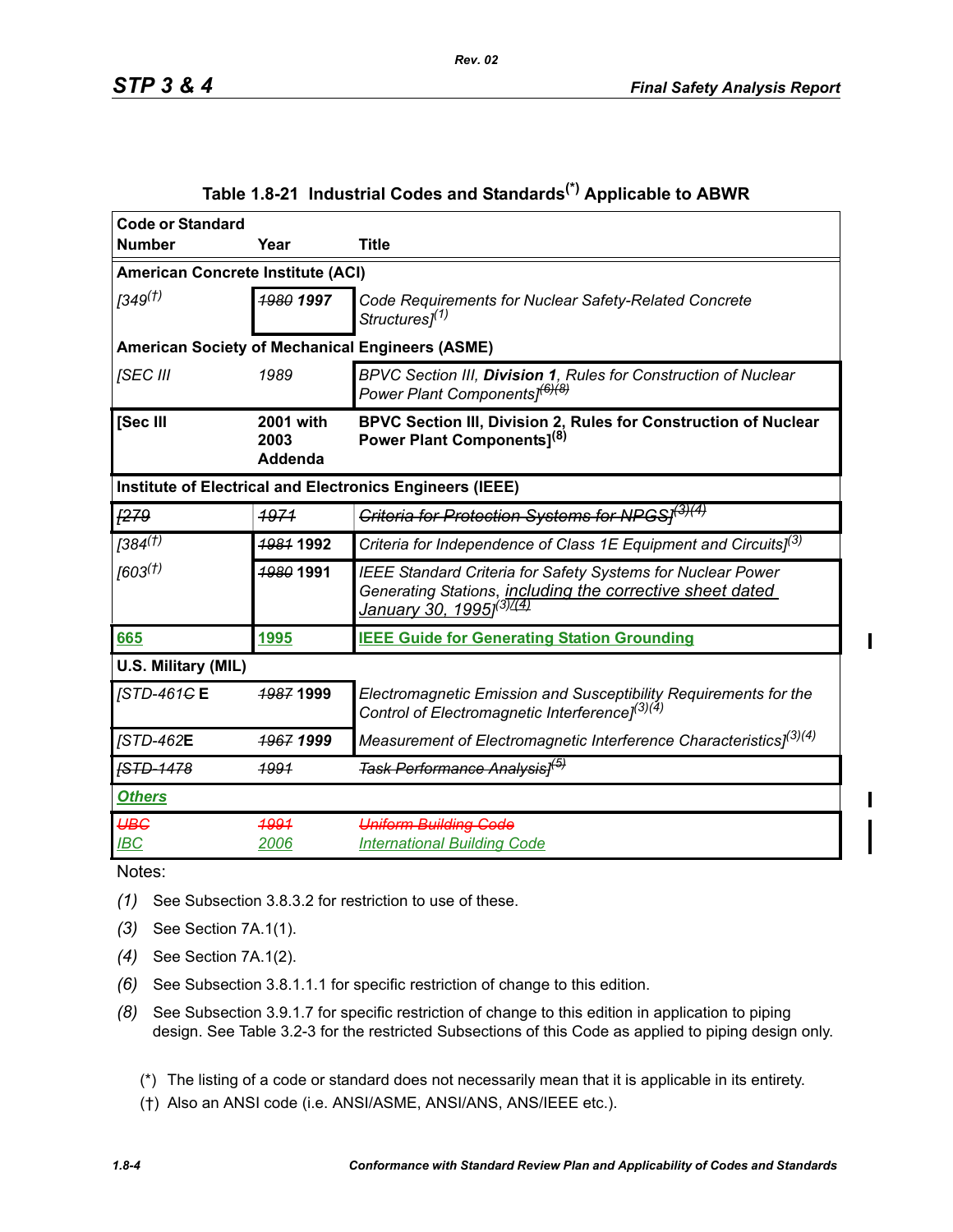<span id="page-4-0"></span>

| Code or<br><b>Standard</b>                             |                                                   |                                                                                                             |  |  |  |
|--------------------------------------------------------|---------------------------------------------------|-------------------------------------------------------------------------------------------------------------|--|--|--|
| <b>Number</b>                                          | Year                                              | <b>Title</b>                                                                                                |  |  |  |
|                                                        | <b>American Concrete Institute (ACI)</b>          |                                                                                                             |  |  |  |
| 349                                                    | 1997                                              | Code Requirements for Nuclear Safety-Related Concrete Structures                                            |  |  |  |
| 350                                                    | 2001                                              | Code Requirements for Environmental Engineering Concrete Structures, and<br>Commentary (ACI 350R-01)        |  |  |  |
| 350.1                                                  | 2001                                              | Tightness Testing of Environmental Engineering Concrete Structures, and<br>Commentary (ACI 350.1R-01)       |  |  |  |
| <b>American Nuclear Society (ANS)</b>                  |                                                   |                                                                                                             |  |  |  |
| 2.8                                                    | 1992                                              | Determining Design Basis Flooding at Power Reactor Sites                                                    |  |  |  |
| 3.11                                                   | 2005                                              | Determining Meteorological Information at Nuclear Facilities                                                |  |  |  |
| 5.1                                                    | 2005                                              | Decay Heat Power in Light Water Reactors                                                                    |  |  |  |
| 40.37                                                  | 200x                                              | Mobile Radioactive Waste Processing Systems                                                                 |  |  |  |
| 55.1                                                   | 1992                                              | Solid Radwaste Processing System for Light Water Reactor Plants                                             |  |  |  |
| 55.6                                                   | 1993                                              | Liquid Radioactive Waste Processing System for Light Water Reactor Plants                                   |  |  |  |
| 57.1                                                   | 2005                                              | Design Requirements for Light Water Reactor Fuel Handling Systems                                           |  |  |  |
| 57.2                                                   | 1983                                              | Design Requirements for Light Water Reactor Spent Fuel Storage Facilities at<br><b>Nuclear Power Plants</b> |  |  |  |
| 57.3                                                   | 1983                                              | Design Requirements for New Fuel Storage Facilities at Light Water Reactor<br>Plants                        |  |  |  |
| American Petroleum Institute (API)                     |                                                   |                                                                                                             |  |  |  |
| 610                                                    | 2004                                              | Centrifugal Pumps for Petroleum, Petrochemical and Natural Gas Industries                                   |  |  |  |
| 620                                                    | 2002                                              | Design and Construction of Large, Welded, Low-Pressure Storage Tanks (with<br>June 2004 Addenda)            |  |  |  |
| 650                                                    | 2007                                              | Welded Steel Tanks for Oil Storage, Addendum 3                                                              |  |  |  |
| 674                                                    | 1995                                              | Positive Displacement Pumps - Reciprocating                                                                 |  |  |  |
| 675                                                    | 1994                                              | Positive Displacement Pumps - Controlled Volume                                                             |  |  |  |
|                                                        | <b>American Society of Civil Engineers (ASCE)</b> |                                                                                                             |  |  |  |
| 4                                                      | 1998                                              | Seismic Analysis of Safety-Related Nuclear Structures (and Commentary)                                      |  |  |  |
| 43                                                     | 2005                                              | Seismic Design Criteria for Structures, Systems and Components Nuclear<br><b>Facilities</b>                 |  |  |  |
|                                                        |                                                   | American Society of Civil Engineers / Structural Engineering Institute (ASCE/SEI)                           |  |  |  |
| 7                                                      | 2005                                              | Minimum Design Loads for Buildings and Other Structures                                                     |  |  |  |
| <b>American Society of Mechanical Engineers (ASME)</b> |                                                   |                                                                                                             |  |  |  |
| $AG-1$                                                 | 1997                                              | Code on Nuclear Air and Gas Treatment                                                                       |  |  |  |

### **Table 1.8-21a Codes and Standards for Site-Specific Systems**

*Rev. 02*